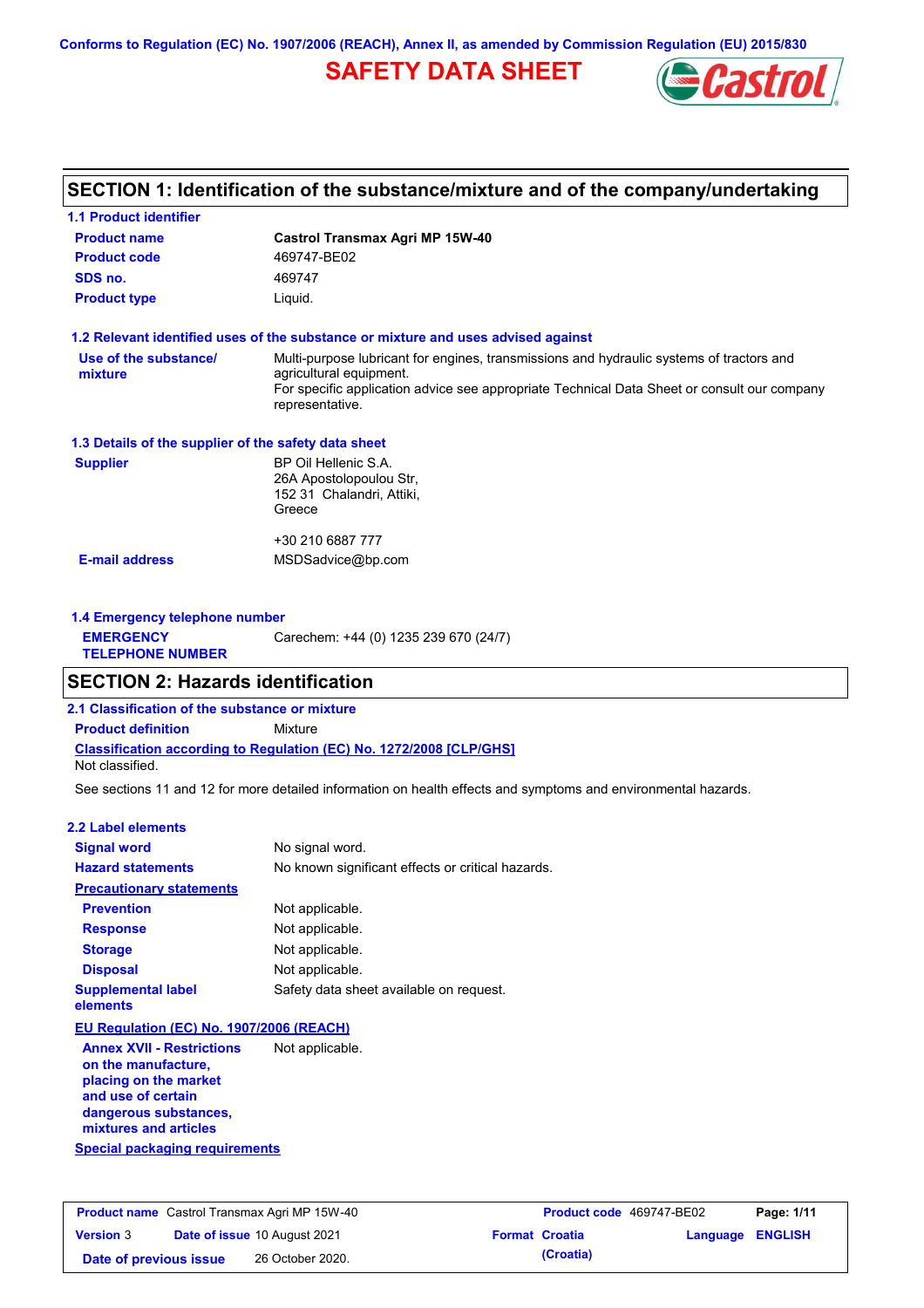### **Conforms to Regulation (EC) No. 1907/2006 (REACH), Annex II, as amended by Commission Regulation (EU) 2015/830**

# **SECTION 2: Hazards identification**

| <b>Containers to be fitted</b><br>with child-resistant<br>fastenings                                              | Not applicable.                                                                                                                                                                                                                                                                                                                                                                                                                                                                                                                                                                                                                        |
|-------------------------------------------------------------------------------------------------------------------|----------------------------------------------------------------------------------------------------------------------------------------------------------------------------------------------------------------------------------------------------------------------------------------------------------------------------------------------------------------------------------------------------------------------------------------------------------------------------------------------------------------------------------------------------------------------------------------------------------------------------------------|
| <b>Tactile warning of danger</b>                                                                                  | Not applicable.                                                                                                                                                                                                                                                                                                                                                                                                                                                                                                                                                                                                                        |
| 2.3 Other hazards                                                                                                 |                                                                                                                                                                                                                                                                                                                                                                                                                                                                                                                                                                                                                                        |
| <b>Results of PBT and vPvB</b><br>assessment                                                                      | Product does not meet the criteria for PBT or vPvB according to Regulation (EC) No. 1907/2006,<br>Annex XIII.                                                                                                                                                                                                                                                                                                                                                                                                                                                                                                                          |
| <b>Product meets the criteria</b><br>for PBT or vPvB according<br>to Regulation (EC) No.<br>1907/2006, Annex XIII | This mixture does not contain any substances that are assessed to be a PBT or a vPvB.                                                                                                                                                                                                                                                                                                                                                                                                                                                                                                                                                  |
| Other hazards which do<br>not result in classification                                                            | Defatting to the skin.<br>USED ENGINE OILS<br>Used engine oil may contain hazardous components which have the potential to cause skin<br>cancer.<br>See Toxicological Information, section 11 of this Safety Data Sheet.<br>Note: High Pressure Applications<br>Injections through the skin resulting from contact with the product at high pressure constitute a<br>major medical emergency.<br>See 'Notes to physician' under First-Aid Measures, Section 4 of this Safety Data Sheet.<br>Experimental data on one or more of the components has been used to determine all or part of<br>the hazard classification of this product. |

### **SECTION 3: Composition/information on ingredients**

### **3.2 Mixtures**

**Product definition**

Mixture

Highly refined base oil (IP 346 DMSO extract < 3%). Proprietary performance additives.

| <b>Product/ingredient</b><br>name                                                                   | <b>Identifiers</b>                                                                     | $\%$ | <b>Regulation (EC) No.</b><br>1272/2008 [CLP]                      | <b>Type</b> |
|-----------------------------------------------------------------------------------------------------|----------------------------------------------------------------------------------------|------|--------------------------------------------------------------------|-------------|
| Distillates (petroleum), hydrotreated<br>heavy paraffinic                                           | REACH #: 01-2119484627-25<br>$EC: 265-157-1$<br>CAS: 64742-54-7<br>Index: 649-467-00-8 | -≤3  | Asp. Tox. 1, H304                                                  | [1] [2]     |
| Distillates (petroleum), solvent-<br>dewaxed heavy paraffinic                                       | REACH #: 01-2119471299-27<br>$EC: 265-169-7$<br>CAS: 64742-65-0<br>Index: 649-474-00-6 | -≤3  | Asp. Tox. 1, H304                                                  | [1] [2]     |
| Phosphorodithioic acid, mixed O.O-bis<br>(2-ethylhexyl and iso-Bu and iso-Pr)<br>esters, zinc salts | REACH #: 01-2119521201-61 ≤3<br>EC: 288-917-4<br>CAS: 85940-28-9                       |      | Skin Irrit. 2. H315<br>Eye Dam. 1, H318<br>Aquatic Chronic 2, H411 | $[1]$       |

**See Section 16 for the full text of the H statements declared above.**

### **Type**

[1] Substance classified with a health or environmental hazard

[2] Substance with a workplace exposure limit

[3] Substance meets the criteria for PBT according to Regulation (EC) No. 1907/2006, Annex XIII

[4] Substance meets the criteria for vPvB according to Regulation (EC) No. 1907/2006, Annex XIII

[5] Substance of equivalent concern

[6] Additional disclosure due to company policy

Occupational exposure limits, if available, are listed in Section 8.

### **SECTION 4: First aid measures**

| <b>Eye contact</b>  | In case of contact, immediately flush eyes with plenty of water for at least 15 minutes. Eyelids<br>should be held away from the eyeball to ensure thorough rinsing. Check for and remove any<br>contact lenses. Get medical attention. |
|---------------------|-----------------------------------------------------------------------------------------------------------------------------------------------------------------------------------------------------------------------------------------|
| <b>Skin contact</b> | Wash skin thoroughly with soap and water or use recognised skin cleanser. Remove<br>contaminated clothing and shoes. Wash clothing before reuse. Clean shoes thoroughly before<br>reuse. Get medical attention if irritation develops.  |
| <b>Inhalation</b>   | If inhaled, remove to fresh air. Get medical attention if symptoms occur.                                                                                                                                                               |

| <b>Product name</b> Castrol Transmax Agri MP 15W-40 |  | <b>Product code</b> 469747-BE02     |  | Page: 2/11            |                  |  |
|-----------------------------------------------------|--|-------------------------------------|--|-----------------------|------------------|--|
| <b>Version 3</b>                                    |  | <b>Date of issue 10 August 2021</b> |  | <b>Format Croatia</b> | Language ENGLISH |  |
| Date of previous issue                              |  | 26 October 2020.                    |  | (Croatia)             |                  |  |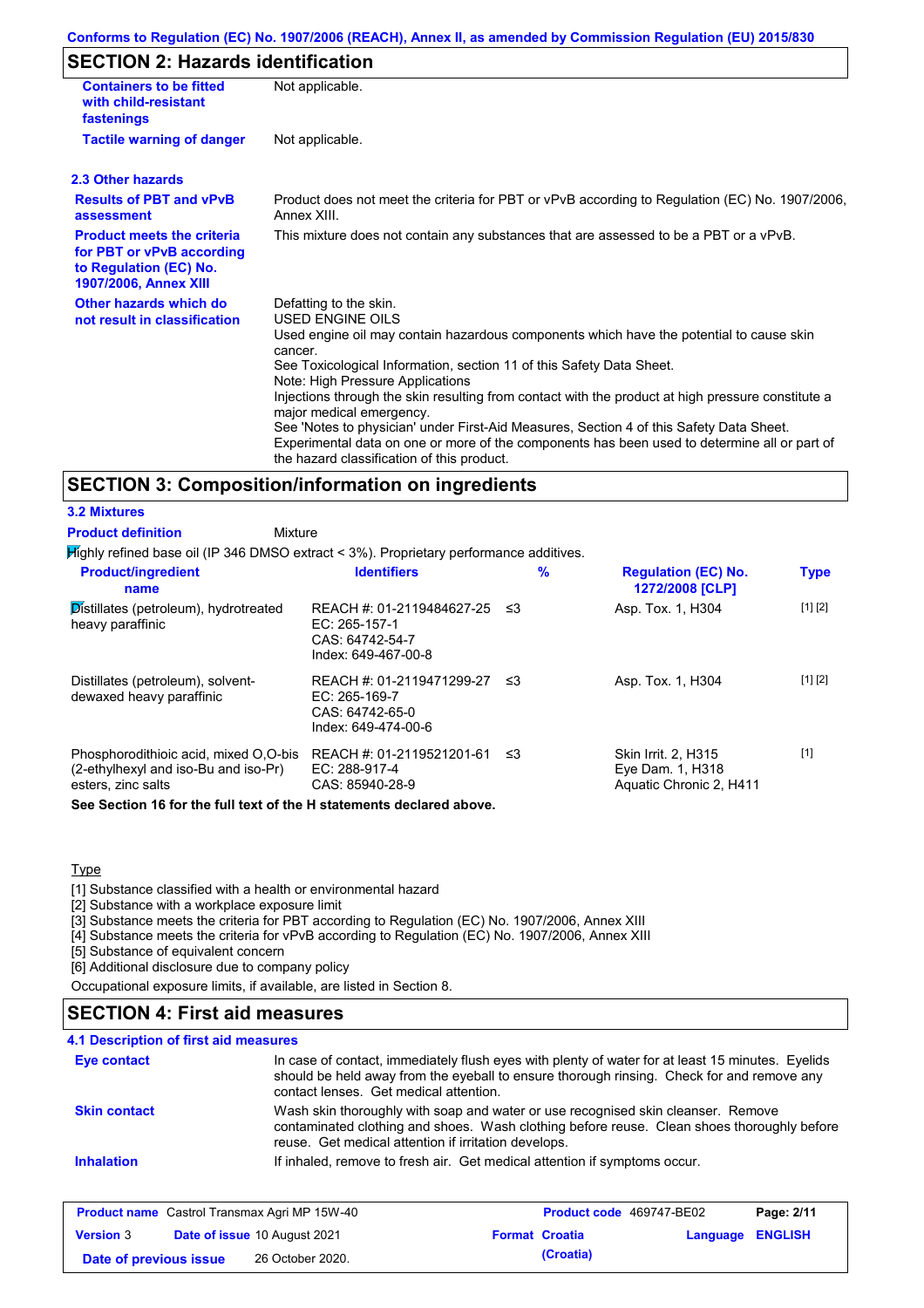# **Conforms to Regulation (EC) No. 1907/2006 (REACH), Annex II, as amended by Commission Regulation (EU) 2015/830**

# **SECTION 4: First aid measures**

| Ingestion                         | Do not induce vomiting unless directed to do so by medical personnel. Get medical attention if<br>symptoms occur.                                                           |
|-----------------------------------|-----------------------------------------------------------------------------------------------------------------------------------------------------------------------------|
| <b>Protection of first-aiders</b> | No action shall be taken involving any personal risk or without suitable training. It may be<br>dangerous to the person providing aid to give mouth-to-mouth resuscitation. |

### **4.2 Most important symptoms and effects, both acute and delayed**

See Section 11 for more detailed information on health effects and symptoms.

| <b>Potential acute health effects</b> |                                                                                                                   |
|---------------------------------------|-------------------------------------------------------------------------------------------------------------------|
| <b>Inhalation</b>                     | Vapour inhalation under ambient conditions is not normally a problem due to low vapour<br>pressure.               |
| <b>Ingestion</b>                      | No known significant effects or critical hazards.                                                                 |
| <b>Skin contact</b>                   | Defatting to the skin. May cause skin dryness and irritation.                                                     |
| Eye contact                           | Not classified as an eye irritant. Based on data available for this or related materials.                         |
|                                       | Delayed and immediate effects as well as chronic effects from short and long-term exposure                        |
| <b>Inhalation</b>                     | Overexposure to the inhalation of airborne droplets or aerosols may cause irritation of the<br>respiratory tract. |
| <b>Ingestion</b>                      | Ingestion of large quantities may cause nausea and diarrhoea.                                                     |
| <b>Skin contact</b>                   | Prolonged or repeated contact can defat the skin and lead to irritation and/or dermatitis.                        |
| Eye contact                           | Potential risk of transient stinging or redness if accidental eye contact occurs.                                 |

### **4.3 Indication of any immediate medical attention and special treatment needed**

| <b>Notes to physician</b> | Treatment should in general be symptomatic and directed to relieving any effects.<br>Note: High Pressure Applications<br>Injections through the skin resulting from contact with the product at high pressure constitute a<br>major medical emergency. Injuries may not appear serious at first but within a few hours tissue<br>becomes swollen, discoloured and extremely painful with extensive subcutaneous necrosis.<br>Surgical exploration should be undertaken without delay. Thorough and extensive debridement<br>of the wound and underlying tissue is necessary to minimise tissue loss and prevent or limit<br>permanent damage. Note that high pressure may force the product considerable distances<br>along tissue planes. |
|---------------------------|--------------------------------------------------------------------------------------------------------------------------------------------------------------------------------------------------------------------------------------------------------------------------------------------------------------------------------------------------------------------------------------------------------------------------------------------------------------------------------------------------------------------------------------------------------------------------------------------------------------------------------------------------------------------------------------------------------------------------------------------|
|---------------------------|--------------------------------------------------------------------------------------------------------------------------------------------------------------------------------------------------------------------------------------------------------------------------------------------------------------------------------------------------------------------------------------------------------------------------------------------------------------------------------------------------------------------------------------------------------------------------------------------------------------------------------------------------------------------------------------------------------------------------------------------|

# **SECTION 5: Firefighting measures**

| 5.1 Extinguishing media                                                                                                                                             |                                                                                                                                                                                                                                                                                                                                                                   |  |
|---------------------------------------------------------------------------------------------------------------------------------------------------------------------|-------------------------------------------------------------------------------------------------------------------------------------------------------------------------------------------------------------------------------------------------------------------------------------------------------------------------------------------------------------------|--|
| <b>Suitable extinguishing</b><br>media                                                                                                                              | In case of fire, use foam, dry chemical or carbon dioxide extinguisher or spray.                                                                                                                                                                                                                                                                                  |  |
| <b>Unsuitable extinguishing</b><br>media                                                                                                                            | Do not use water jet. The use of a water jet may cause the fire to spread by splashing the<br>burning product.                                                                                                                                                                                                                                                    |  |
| 5.2 Special hazards arising from the substance or mixture                                                                                                           |                                                                                                                                                                                                                                                                                                                                                                   |  |
| <b>Hazards from the</b><br>substance or mixture                                                                                                                     | In a fire or if heated, a pressure increase will occur and the container may burst.                                                                                                                                                                                                                                                                               |  |
| <b>Hazardous combustion</b><br>Combustion products may include the following:<br>carbon oxides (CO, CO <sub>2</sub> ) (carbon monoxide, carbon dioxide)<br>products |                                                                                                                                                                                                                                                                                                                                                                   |  |
| 5.3 Advice for firefighters                                                                                                                                         |                                                                                                                                                                                                                                                                                                                                                                   |  |
| <b>Special precautions for</b><br>fire-fighters                                                                                                                     | No action shall be taken involving any personal risk or without suitable training. Promptly<br>isolate the scene by removing all persons from the vicinity of the incident if there is a fire.                                                                                                                                                                    |  |
| <b>Special protective</b><br>equipment for fire-fighters                                                                                                            | Fire-fighters should wear appropriate protective equipment and self-contained breathing<br>apparatus (SCBA) with a full face-piece operated in positive pressure mode. Clothing for fire-<br>fighters (including helmets, protective boots and gloves) conforming to European standard EN<br>469 will provide a basic level of protection for chemical incidents. |  |

# **SECTION 6: Accidental release measures**

**6.1 Personal precautions, protective equipment and emergency procedures**

| <b>For non-emergency</b> | No action shall be taken involving any personal risk or without suitable training. Evacuate |
|--------------------------|---------------------------------------------------------------------------------------------|
| personnel                | surrounding areas. Keep unnecessary and unprotected personnel from entering. Do not touch   |
|                          | or walk through spilt material. Floors may be slippery; use care to avoid falling. Put on   |
|                          | appropriate personal protective equipment.                                                  |

| <b>Product name</b> Castrol Transmax Agri MP 15W-40 |  |                                     | <b>Product code</b> 469747-BE02 |                       | Page: 3/11              |  |
|-----------------------------------------------------|--|-------------------------------------|---------------------------------|-----------------------|-------------------------|--|
| <b>Version 3</b>                                    |  | <b>Date of issue 10 August 2021</b> |                                 | <b>Format Croatia</b> | <b>Language ENGLISH</b> |  |
| Date of previous issue                              |  | 26 October 2020.                    |                                 | (Croatia)             |                         |  |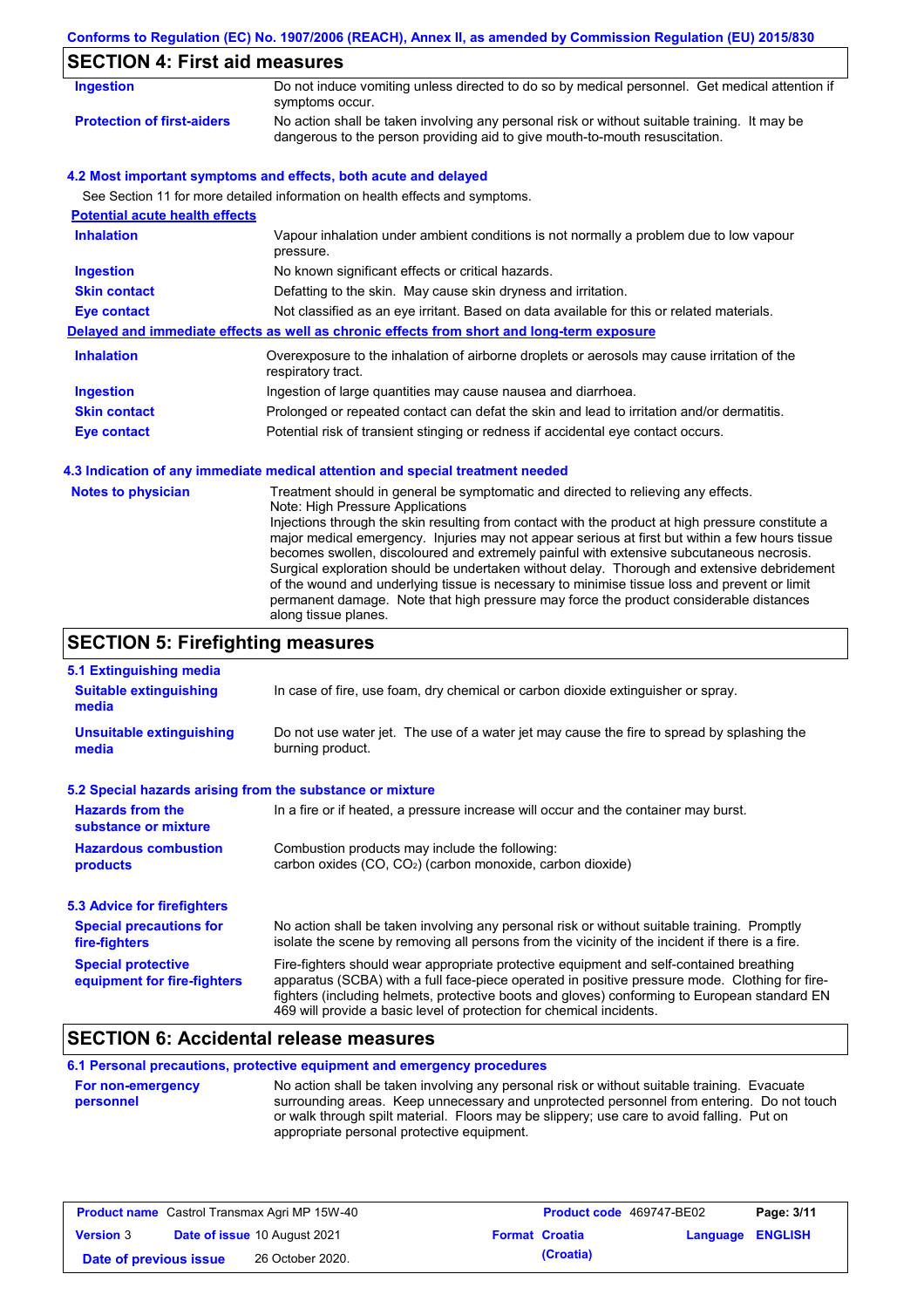## **SECTION 6: Accidental release measures**

| For emergency responders                                 | Entry into a confined space or poorly ventilated area contaminated with vapour, mist or fume is<br>extremely hazardous without the correct respiratory protective equipment and a safe system of<br>work. Wear self-contained breathing apparatus. Wear a suitable chemical protective suit.<br>Chemical resistant boots. See also the information in "For non-emergency personnel".           |
|----------------------------------------------------------|------------------------------------------------------------------------------------------------------------------------------------------------------------------------------------------------------------------------------------------------------------------------------------------------------------------------------------------------------------------------------------------------|
| <b>6.2 Environmental</b><br>precautions                  | Avoid dispersal of spilt material and runoff and contact with soil, waterways, drains and sewers.<br>Inform the relevant authorities if the product has caused environmental pollution (sewers,<br>waterways, soil or air).                                                                                                                                                                    |
| 6.3 Methods and material for containment and cleaning up |                                                                                                                                                                                                                                                                                                                                                                                                |
| <b>Small spill</b>                                       | Stop leak if without risk. Move containers from spill area. Absorb with an inert material and<br>place in an appropriate waste disposal container. Dispose of via a licensed waste disposal<br>contractor.                                                                                                                                                                                     |
| <b>Large spill</b>                                       | Stop leak if without risk. Move containers from spill area. Prevent entry into sewers, water<br>courses, basements or confined areas. Contain and collect spillage with non-combustible,<br>absorbent material e.g. sand, earth, vermiculite or diatomaceous earth and place in container<br>for disposal according to local regulations. Dispose of via a licensed waste disposal contractor. |
| 6.4 Reference to other<br><b>sections</b>                | See Section 1 for emergency contact information.<br>See Section 5 for firefighting measures.<br>See Section 8 for information on appropriate personal protective equipment.<br>See Section 12 for environmental precautions.<br>See Section 13 for additional waste treatment information.                                                                                                     |

## **SECTION 7: Handling and storage**

#### Store in accordance with local regulations. Store in a dry, cool and well-ventilated area, away from incompatible materials (see Section 10). Keep away from heat and direct sunlight. Keep container tightly closed and sealed until ready for use. Containers that have been opened must be carefully resealed and kept upright to prevent leakage. Store and use only in equipment/ containers designed for use with this product. Do not store in unlabelled containers. **7.1 Precautions for safe handling Protective measures Advice on general occupational hygiene 7.2 Conditions for safe storage, including any incompatibilities 7.3 Specific end use(s) Recommendations** Put on appropriate personal protective equipment. Eating, drinking and smoking should be prohibited in areas where this material is handled, stored and processed. Wash thoroughly after handling. Remove contaminated clothing and protective equipment before entering eating areas. See also Section 8 for additional information on hygiene measures. **Not suitable Not suitable** Prolonged exposure to elevated temperature See section 1.2 and Exposure scenarios in annex, if applicable.

### **SECTION 8: Exposure controls/personal protection**

#### **8.1 Control parameters**

**procedures**

**Occupational exposure limits** No exposure limit value known.

Whilst specific OELs for certain components may be shown in this section, other components may be present in any mist, vapour or dust produced. Therefore, the specific OELs may not be applicable to the product as a whole and are provided for guidance only.

**Recommended monitoring**  If this product contains ingredients with exposure limits, personal, workplace atmosphere or biological monitoring may be required to determine the effectiveness of the ventilation or other control measures and/or the necessity to use respiratory protective equipment. Reference should be made to monitoring standards, such as the following: European Standard EN 689 (Workplace atmospheres - Guidance for the assessment of exposure by inhalation to chemical agents for comparison with limit values and measurement strategy) European Standard EN 14042 (Workplace atmospheres - Guide for the application and use of procedures for the assessment of exposure to chemical and biological agents) European Standard EN 482 (Workplace atmospheres - General requirements for the performance of procedures for the measurement of chemical agents) Reference to national guidance documents for methods for the determination of hazardous substances will also be required.

### **Derived No Effect Level**

No DNELs/DMELs available.

#### **Predicted No Effect Concentration**

No PNECs available

| <b>Product name</b> Castrol Transmax Agri MP 15W-40 |  | <b>Product code</b> 469747-BE02     |  | Page: 4/11            |                         |  |
|-----------------------------------------------------|--|-------------------------------------|--|-----------------------|-------------------------|--|
| <b>Version 3</b>                                    |  | <b>Date of issue 10 August 2021</b> |  | <b>Format Croatia</b> | <b>Language ENGLISH</b> |  |
| Date of previous issue                              |  | 26 October 2020.                    |  | (Croatia)             |                         |  |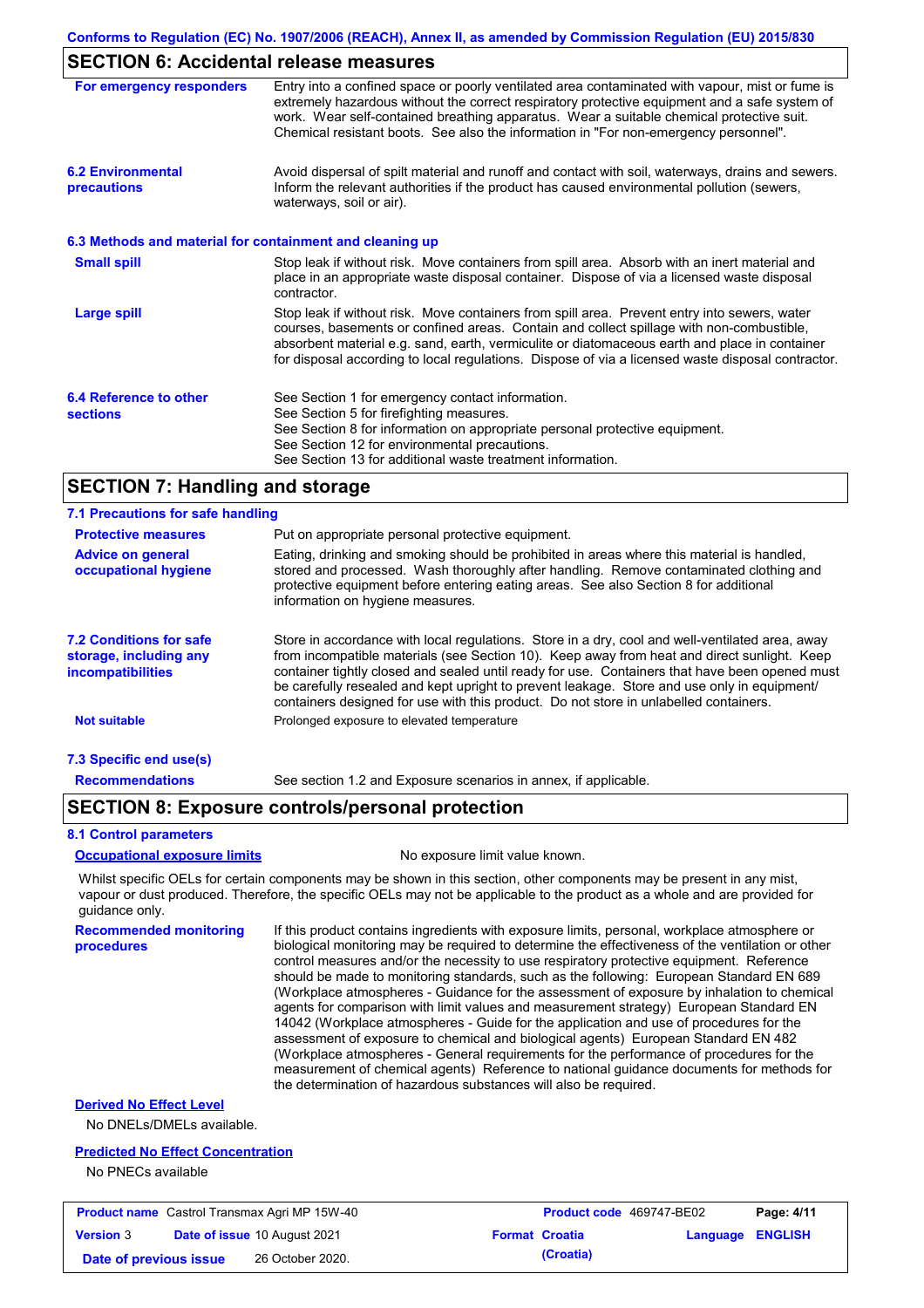# **SECTION 8: Exposure controls/personal protection**

**Version** 3

| <b>8.2 Exposure controls</b>                 |                                                                                                                                                                                                  |                                                                                                                                                                                                                                                                                                                                                                                                                                                                                                                                                                                                                                                                                                                                                                                                     |            |  |
|----------------------------------------------|--------------------------------------------------------------------------------------------------------------------------------------------------------------------------------------------------|-----------------------------------------------------------------------------------------------------------------------------------------------------------------------------------------------------------------------------------------------------------------------------------------------------------------------------------------------------------------------------------------------------------------------------------------------------------------------------------------------------------------------------------------------------------------------------------------------------------------------------------------------------------------------------------------------------------------------------------------------------------------------------------------------------|------------|--|
| <b>Appropriate engineering</b><br>controls   | concentrations below their respective occupational exposure limits.<br>kept in good condition and properly maintained.<br>ensure that all items of personal protective equipment are compatible. | Provide exhaust ventilation or other engineering controls to keep the relevant airborne<br>All activities involving chemicals should be assessed for their risks to health, to ensure<br>exposures are adequately controlled. Personal protective equipment should only be considered<br>after other forms of control measures (e.g. engineering controls) have been suitably evaluated.<br>Personal protective equipment should conform to appropriate standards, be suitable for use, be<br>Your supplier of personal protective equipment should be consulted for advice on selection and<br>appropriate standards. For further information contact your national organisation for standards.<br>The final choice of protective equipment will depend upon a risk assessment. It is important to |            |  |
| <b>Individual protection measures</b>        |                                                                                                                                                                                                  |                                                                                                                                                                                                                                                                                                                                                                                                                                                                                                                                                                                                                                                                                                                                                                                                     |            |  |
| <b>Hygiene measures</b>                      | stations and safety showers are close to the workstation location.                                                                                                                               | Wash hands, forearms and face thoroughly after handling chemical products, before eating,<br>smoking and using the lavatory and at the end of the working period. Ensure that eyewash                                                                                                                                                                                                                                                                                                                                                                                                                                                                                                                                                                                                               |            |  |
| <b>Respiratory protection</b>                | In case of insufficient ventilation, wear suitable respiratory equipment.<br>of the working conditions.                                                                                          | The correct choice of respiratory protection depends upon the chemicals being handled, the<br>conditions of work and use, and the condition of the respiratory equipment. Safety procedures<br>should be developed for each intended application. Respiratory protection equipment should<br>therefore be chosen in consultation with the supplier/manufacturer and with a full assessment                                                                                                                                                                                                                                                                                                                                                                                                          |            |  |
| <b>Eye/face protection</b>                   | Safety glasses with side shields.                                                                                                                                                                |                                                                                                                                                                                                                                                                                                                                                                                                                                                                                                                                                                                                                                                                                                                                                                                                     |            |  |
| <b>Skin protection</b>                       |                                                                                                                                                                                                  |                                                                                                                                                                                                                                                                                                                                                                                                                                                                                                                                                                                                                                                                                                                                                                                                     |            |  |
| <b>Hand protection</b>                       | <b>General Information:</b>                                                                                                                                                                      | Because specific work environments and material handling practices vary, safety procedures<br>should be developed for each intended application. The correct choice of protective gloves<br>depends upon the chemicals being handled, and the conditions of work and use. Most gloves<br>provide protection for only a limited time before they must be discarded and replaced (even the<br>best chemically resistant gloves will break down after repeated chemical exposures).                                                                                                                                                                                                                                                                                                                    |            |  |
|                                              | Gloves should be chosen in consultation with the supplier / manufacturer and taking account of<br>a full assessment of the working conditions.                                                   |                                                                                                                                                                                                                                                                                                                                                                                                                                                                                                                                                                                                                                                                                                                                                                                                     |            |  |
|                                              | Recommended: Nitrile gloves.<br><b>Breakthrough time:</b>                                                                                                                                        |                                                                                                                                                                                                                                                                                                                                                                                                                                                                                                                                                                                                                                                                                                                                                                                                     |            |  |
|                                              | Our recommendations on the selection of gloves are as follows:                                                                                                                                   | Breakthrough time data are generated by glove manufacturers under laboratory test conditions<br>and represent how long a glove can be expected to provide effective permeation resistance. It<br>is important when following breakthrough time recommendations that actual workplace<br>conditions are taken into account. Always consult with your glove supplier for up-to-date<br>technical information on breakthrough times for the recommended glove type.                                                                                                                                                                                                                                                                                                                                    |            |  |
|                                              | Continuous contact:                                                                                                                                                                              |                                                                                                                                                                                                                                                                                                                                                                                                                                                                                                                                                                                                                                                                                                                                                                                                     |            |  |
|                                              | can be obtained.<br>replacement regimes are determined and adhered to.                                                                                                                           | Gloves with a minimum breakthrough time of 240 minutes, or >480 minutes if suitable gloves<br>If suitable gloves are not available to offer that level of protection, gloves with shorter<br>breakthrough times may be acceptable as long as appropriate glove maintenance and                                                                                                                                                                                                                                                                                                                                                                                                                                                                                                                      |            |  |
|                                              | Short-term / splash protection:                                                                                                                                                                  |                                                                                                                                                                                                                                                                                                                                                                                                                                                                                                                                                                                                                                                                                                                                                                                                     |            |  |
|                                              | Recommended breakthrough times as above.<br>be determined and rigorously followed.                                                                                                               | It is recognised that for short-term, transient exposures, gloves with shorter breakthrough times<br>may commonly be used. Therefore, appropriate maintenance and replacement regimes must                                                                                                                                                                                                                                                                                                                                                                                                                                                                                                                                                                                                          |            |  |
|                                              | <b>Glove Thickness:</b>                                                                                                                                                                          |                                                                                                                                                                                                                                                                                                                                                                                                                                                                                                                                                                                                                                                                                                                                                                                                     |            |  |
|                                              |                                                                                                                                                                                                  | For general applications, we recommend gloves with a thickness typically greater than 0.35 mm.                                                                                                                                                                                                                                                                                                                                                                                                                                                                                                                                                                                                                                                                                                      |            |  |
|                                              |                                                                                                                                                                                                  | It should be emphasised that glove thickness is not necessarily a good predictor of glove<br>resistance to a specific chemical, as the permeation efficiency of the glove will be dependent<br>on the exact composition of the glove material. Therefore, glove selection should also be based<br>on consideration of the task requirements and knowledge of breakthrough times.                                                                                                                                                                                                                                                                                                                                                                                                                    |            |  |
| Product name Castrol Transmax Agri MP 15W-40 |                                                                                                                                                                                                  | Product code 469747-BE02                                                                                                                                                                                                                                                                                                                                                                                                                                                                                                                                                                                                                                                                                                                                                                            | Page: 5/11 |  |

**Date of issue** 10 August 2021 **Format Croatia Language ENGLISH**

**Date of previous issue (Croatia)** 26 October 2020.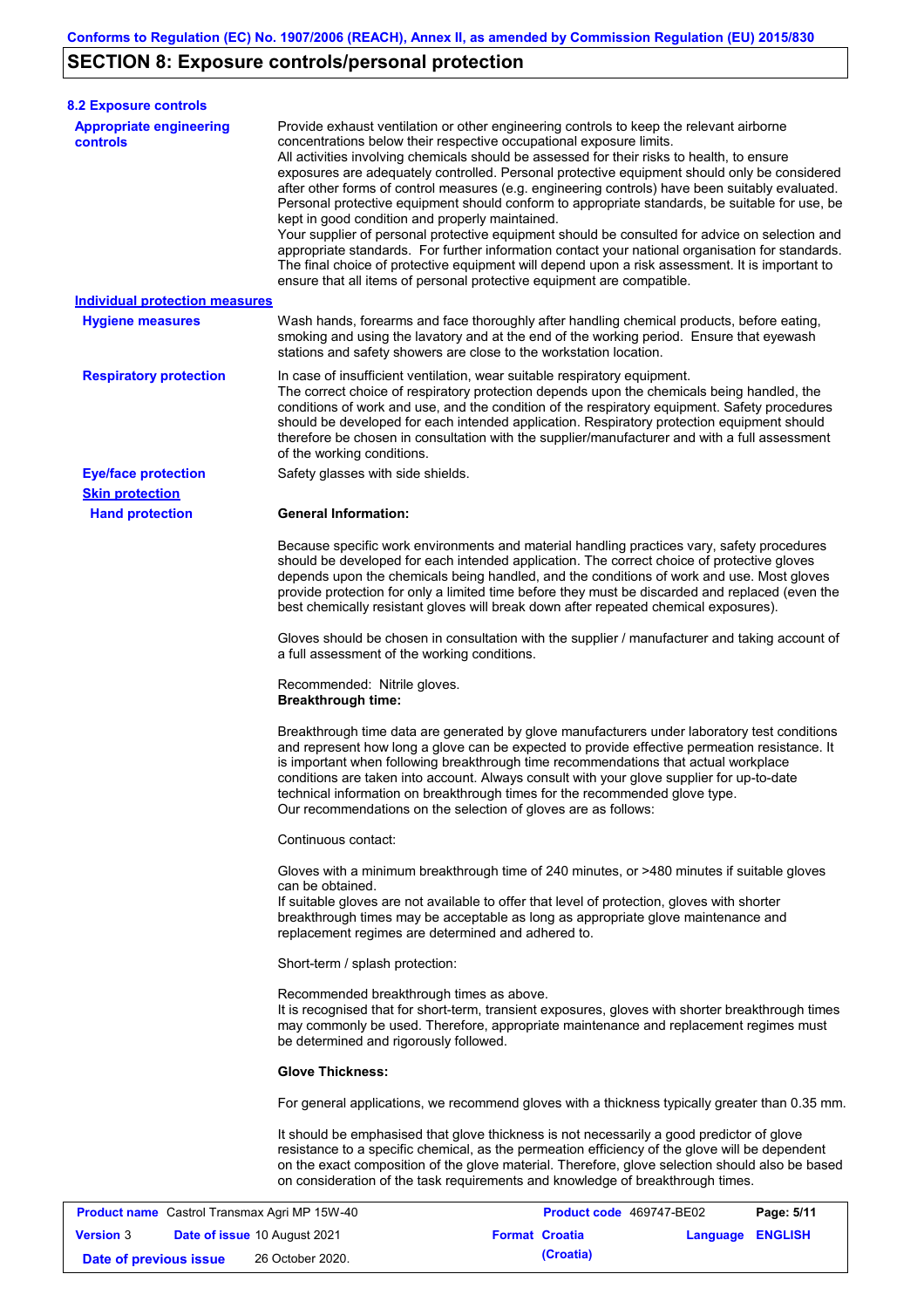# **SECTION 8: Exposure controls/personal protection**

|                                           | Glove thickness may also vary depending on the glove manufacturer, the glove type and the<br>glove model. Therefore, the manufacturers' technical data should always be taken into account<br>to ensure selection of the most appropriate glove for the task.                                                                                                                                                                                                                                                                                                                                                                                                                         |
|-------------------------------------------|---------------------------------------------------------------------------------------------------------------------------------------------------------------------------------------------------------------------------------------------------------------------------------------------------------------------------------------------------------------------------------------------------------------------------------------------------------------------------------------------------------------------------------------------------------------------------------------------------------------------------------------------------------------------------------------|
|                                           | Note: Depending on the activity being conducted, gloves of varying thickness may be required<br>for specific tasks. For example:                                                                                                                                                                                                                                                                                                                                                                                                                                                                                                                                                      |
|                                           | • Thinner gloves (down to 0.1 mm or less) may be required where a high degree of manual<br>dexterity is needed. However, these gloves are only likely to give short duration protection and<br>would normally be just for single use applications, then disposed of.                                                                                                                                                                                                                                                                                                                                                                                                                  |
|                                           | • Thicker gloves (up to 3 mm or more) may be required where there is a mechanical (as well<br>as a chemical) risk i.e. where there is abrasion or puncture potential.                                                                                                                                                                                                                                                                                                                                                                                                                                                                                                                 |
| <b>Skin and body</b>                      | Use of protective clothing is good industrial practice.<br>Personal protective equipment for the body should be selected based on the task being<br>performed and the risks involved and should be approved by a specialist before handling this<br>product.<br>Cotton or polyester/cotton overalls will only provide protection against light superficial<br>contamination that will not soak through to the skin. Overalls should be laundered on a regular<br>basis. When the risk of skin exposure is high (e.g. when cleaning up spillages or if there is a<br>risk of splashing) then chemical resistant aprons and/or impervious chemical suits and boots<br>will be required. |
| <b>Refer to standards:</b>                | Respiratory protection: EN 529<br>Gloves: EN 420, EN 374<br>Eye protection: EN 166<br>Filtering half-mask: EN 149<br>Filtering half-mask with valve: EN 405<br>Half-mask: EN 140 plus filter<br>Full-face mask: EN 136 plus filter<br>Particulate filters: EN 143<br>Gas/combined filters: EN 14387                                                                                                                                                                                                                                                                                                                                                                                   |
| <b>Environmental exposure</b><br>controls | Emissions from ventilation or work process equipment should be checked to ensure they<br>comply with the requirements of environmental protection legislation. In some cases, fume<br>scrubbers, filters or engineering modifications to the process equipment will be necessary to<br>reduce emissions to acceptable levels.                                                                                                                                                                                                                                                                                                                                                         |

# **SECTION 9: Physical and chemical properties**

### **9.1 Information on basic physical and chemical properties**

| <b>Appearance</b>                                      |                                                                      |                                   |                |
|--------------------------------------------------------|----------------------------------------------------------------------|-----------------------------------|----------------|
| <b>Physical state</b>                                  | Liquid.                                                              |                                   |                |
| <b>Colour</b>                                          | Amber. [Dark]                                                        |                                   |                |
| <b>Odour</b>                                           | Not available.                                                       |                                   |                |
| <b>Odour threshold</b>                                 | Not available.                                                       |                                   |                |
| pH                                                     | Mot applicable.                                                      |                                   |                |
| <b>Melting point/freezing point</b>                    | Not available.                                                       |                                   |                |
| Initial boiling point and boiling<br>range             | Not available.                                                       |                                   |                |
| <b>Pour point</b>                                      | $-45 °C$                                                             |                                   |                |
| <b>Flash point</b>                                     | Open cup: >200°C (>392°F) [Cleveland.]                               |                                   |                |
| <b>Evaporation rate</b>                                | Not available.                                                       |                                   |                |
| <b>Flammability (solid, gas)</b>                       | Not available.                                                       |                                   |                |
| <b>Upper/lower flammability or</b><br>explosive limits | Not available.                                                       |                                   |                |
| <b>Vapour pressure</b>                                 | Not available.                                                       |                                   |                |
| <b>Vapour density</b>                                  | Not available.                                                       |                                   |                |
| <b>Relative density</b>                                | Not available.                                                       |                                   |                |
| <b>Density</b>                                         | <1000 kg/m <sup>3</sup> (<1 g/cm <sup>3</sup> ) at 15 <sup>°</sup> C |                                   |                |
| <b>Solubility(ies)</b>                                 | insoluble in water.                                                  |                                   |                |
| <b>Partition coefficient: n-octanol/</b><br>water      | Not available.                                                       |                                   |                |
| <b>Auto-ignition temperature</b>                       | Not available.                                                       |                                   |                |
| <b>Decomposition temperature</b>                       | Not available.                                                       |                                   |                |
| <b>Product name</b> Castrol Transmax Agri MP 15W-40    |                                                                      | Product code 469747-BE02          | Page: 6/11     |
| <b>Version 3</b><br>Date of issue 10 August 2021       |                                                                      | <b>Format Croatia</b><br>Language | <b>ENGLISH</b> |
| Date of previous issue                                 | 26 October 2020.                                                     | (Croatia)                         |                |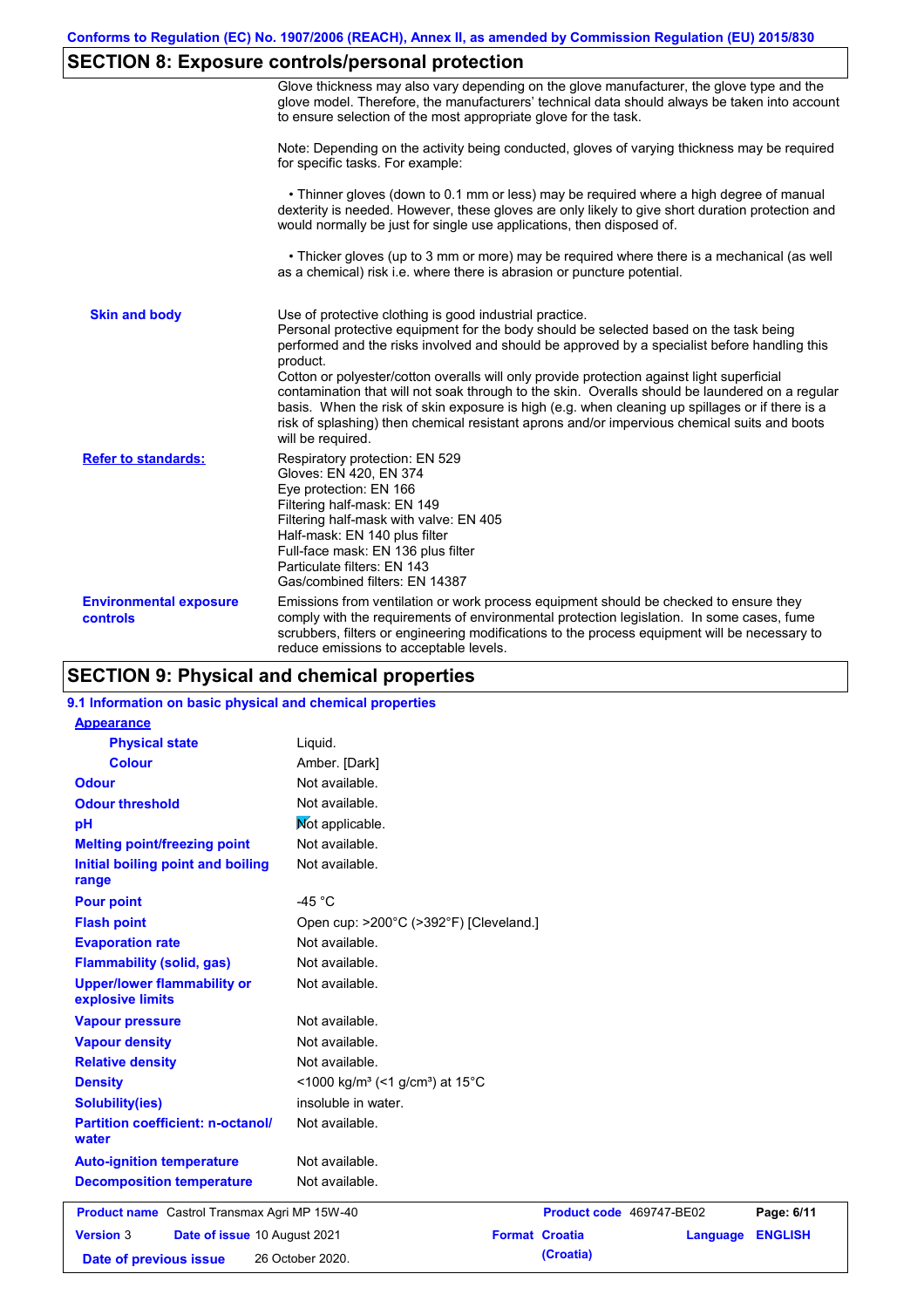# **SECTION 9: Physical and chemical properties**

| <b>Viscosity</b>            | Kinematic: 95 mm <sup>2</sup> /s (95 cSt) at $40^{\circ}$ C<br>Kinematic: 13.3 mm <sup>2</sup> /s (13.3 cSt) at $100^{\circ}$ C |
|-----------------------------|---------------------------------------------------------------------------------------------------------------------------------|
| <b>Explosive properties</b> | Not available.                                                                                                                  |
| <b>Oxidising properties</b> | Not available.                                                                                                                  |

### **9.2 Other information**

No additional information.

|                                                   | <b>SECTION 10: Stability and reactivity</b>                                                                                                                             |  |  |
|---------------------------------------------------|-------------------------------------------------------------------------------------------------------------------------------------------------------------------------|--|--|
| <b>10.1 Reactivity</b>                            | No specific test data available for this product. Refer to Conditions to avoid and Incompatible<br>materials for additional information.                                |  |  |
| <b>10.2 Chemical stability</b>                    | The product is stable.                                                                                                                                                  |  |  |
| <b>10.3 Possibility of</b><br>hazardous reactions | Under normal conditions of storage and use, hazardous reactions will not occur.<br>Under normal conditions of storage and use, hazardous polymerisation will not occur. |  |  |
| <b>10.4 Conditions to avoid</b>                   | Avoid all possible sources of ignition (spark or flame).                                                                                                                |  |  |
| 10.5 Incompatible materials                       | Reactive or incompatible with the following materials: oxidising materials.                                                                                             |  |  |
| <b>10.6 Hazardous</b><br>decomposition products   | Under normal conditions of storage and use, hazardous decomposition products should not be<br>produced.                                                                 |  |  |

# **SECTION 11: Toxicological information**

| 11.1 Information on toxicological effects                                   |                                                                                            |                                                                                                                                                                                                                                                                                                                                                                                      |
|-----------------------------------------------------------------------------|--------------------------------------------------------------------------------------------|--------------------------------------------------------------------------------------------------------------------------------------------------------------------------------------------------------------------------------------------------------------------------------------------------------------------------------------------------------------------------------------|
| <b>Acute toxicity estimates</b>                                             |                                                                                            |                                                                                                                                                                                                                                                                                                                                                                                      |
| Not available.                                                              |                                                                                            |                                                                                                                                                                                                                                                                                                                                                                                      |
| <b>Information on likely</b><br>routes of exposure                          | Routes of entry anticipated: Dermal, Inhalation.                                           |                                                                                                                                                                                                                                                                                                                                                                                      |
| <b>Potential acute health effects</b>                                       |                                                                                            |                                                                                                                                                                                                                                                                                                                                                                                      |
| <b>Inhalation</b>                                                           | pressure.                                                                                  | Vapour inhalation under ambient conditions is not normally a problem due to low vapour                                                                                                                                                                                                                                                                                               |
| <b>Ingestion</b>                                                            | No known significant effects or critical hazards.                                          |                                                                                                                                                                                                                                                                                                                                                                                      |
| <b>Skin contact</b>                                                         | Defatting to the skin. May cause skin dryness and irritation.                              |                                                                                                                                                                                                                                                                                                                                                                                      |
| <b>Eye contact</b>                                                          |                                                                                            | Not classified as an eye irritant. Based on data available for this or related materials.                                                                                                                                                                                                                                                                                            |
|                                                                             | <b>Symptoms related to the physical, chemical and toxicological characteristics</b>        |                                                                                                                                                                                                                                                                                                                                                                                      |
| <b>Inhalation</b>                                                           | decomposition products occurs.                                                             | May be harmful by inhalation if exposure to vapour, mists or fumes resulting from thermal                                                                                                                                                                                                                                                                                            |
| <b>Ingestion</b>                                                            | No specific data.                                                                          |                                                                                                                                                                                                                                                                                                                                                                                      |
| <b>Skin contact</b>                                                         | Adverse symptoms may include the following:<br>irritation<br>dryness<br>cracking           |                                                                                                                                                                                                                                                                                                                                                                                      |
| <b>Eye contact</b>                                                          | No specific data.                                                                          |                                                                                                                                                                                                                                                                                                                                                                                      |
|                                                                             | Delayed and immediate effects as well as chronic effects from short and long-term exposure |                                                                                                                                                                                                                                                                                                                                                                                      |
| <b>Inhalation</b>                                                           | respiratory tract.                                                                         | Overexposure to the inhalation of airborne droplets or aerosols may cause irritation of the                                                                                                                                                                                                                                                                                          |
| <b>Ingestion</b>                                                            | Ingestion of large quantities may cause nausea and diarrhoea.                              |                                                                                                                                                                                                                                                                                                                                                                                      |
| <b>Skin contact</b>                                                         |                                                                                            | Prolonged or repeated contact can defat the skin and lead to irritation and/or dermatitis.                                                                                                                                                                                                                                                                                           |
| <b>Eye contact</b>                                                          | Potential risk of transient stinging or redness if accidental eye contact occurs.          |                                                                                                                                                                                                                                                                                                                                                                                      |
| <b>Potential chronic health effects</b>                                     |                                                                                            |                                                                                                                                                                                                                                                                                                                                                                                      |
| <b>General</b>                                                              | <b>USED ENGINE OILS</b>                                                                    | Combustion products resulting from the operation of internal combustion engines contaminate<br>engine oils during use. Used engine oil may contain hazardous components which have the<br>potential to cause skin cancer. Frequent or prolonged contact with all types and makes of used<br>engine oil must therefore be avoided and a high standard of personal hygiene maintained. |
| <b>Carcinogenicity</b><br>No known significant effects or critical hazards. |                                                                                            |                                                                                                                                                                                                                                                                                                                                                                                      |
| <b>Mutagenicity</b>                                                         | No known significant effects or critical hazards.                                          |                                                                                                                                                                                                                                                                                                                                                                                      |
| <b>Product name</b> Castrol Transmax Agri MP 15W-40                         |                                                                                            | <b>Product code</b> 469747-BE02<br>Page: 7/11                                                                                                                                                                                                                                                                                                                                        |
| <b>Version 3</b><br>Date of issue 10 August 2021                            |                                                                                            | <b>Format Croatia</b><br><b>ENGLISH</b><br>Language                                                                                                                                                                                                                                                                                                                                  |
| Date of previous issue                                                      | 26 October 2020.                                                                           | (Croatia)                                                                                                                                                                                                                                                                                                                                                                            |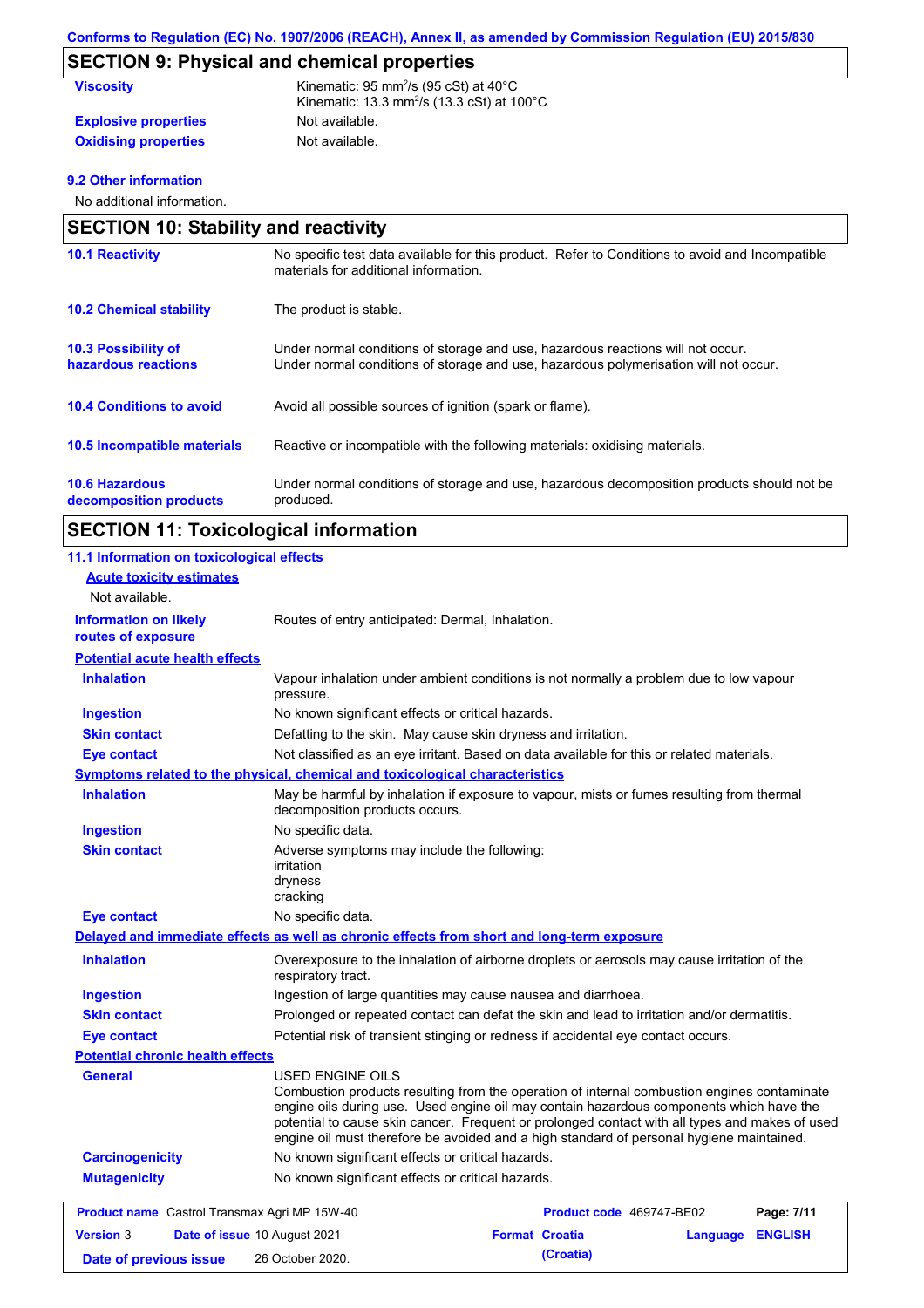## **SECTION 11: Toxicological information**

**Developmental effects** No known significant effects or critical hazards.

**Fertility effects** No known significant effects or critical hazards.

## **SECTION 12: Ecological information**

### **12.1 Toxicity**

**Environmental hazards** Not classified as dangerous

### **12.2 Persistence and degradability**

Expected to be biodegradable.

### **12.3 Bioaccumulative potential**

This product is not expected to bioaccumulate through food chains in the environment.

| <b>12.4 Mobility in soil</b>                                  |                                                                      |
|---------------------------------------------------------------|----------------------------------------------------------------------|
| <b>Soil/water partition</b><br>coefficient (K <sub>oc</sub> ) | Not available.                                                       |
| <b>Mobility</b>                                               | Spillages may penetrate the soil causing ground water contamination. |

#### **12.5 Results of PBT and vPvB assessment**

Product does not meet the criteria for PBT or vPvB according to Regulation (EC) No. 1907/2006, Annex XIII.

| 12.6 Other adverse effects                 |                                                                                                                           |
|--------------------------------------------|---------------------------------------------------------------------------------------------------------------------------|
| <b>Other ecological information</b>        | Spills may form a film on water surfaces causing physical damage to organisms. Oxygen<br>transfer could also be impaired. |
| <b>SECTION 13: Disposal considerations</b> |                                                                                                                           |

### **13.1 Waste treatment methods**

#### **Product**

**Methods of disposal**

Where possible, arrange for product to be recycled. Dispose of via an authorised person/ licensed waste disposal contractor in accordance with local regulations.

### **European waste catalogue (EWC) Hazardous waste** Yes.

| Waste code | <b>Waste designation</b>                                        |
|------------|-----------------------------------------------------------------|
| 13 02 05*  | mineral-based non-chlorinated engine, gear and lubricating oils |
| 13 01 10*  | mineral based non-chlorinated hydraulic oils                    |

However, deviation from the intended use and/or the presence of any potential contaminants may require an alternative waste disposal code to be assigned by the end user.

#### **Packaging Methods of disposal Special precautions** Where possible, arrange for product to be recycled. Dispose of via an authorised person/ licensed waste disposal contractor in accordance with local regulations. This material and its container must be disposed of in a safe way. Care should be taken when handling emptied containers that have not been cleaned or rinsed out. Empty containers or liners may retain some product residues. Empty containers represent a fire hazard as they may contain flammable product residues and vapour. Never weld, solder or braze empty containers. Avoid dispersal of spilt material and runoff and contact with soil, waterways, drains and sewers. **References** Commission 2014/955/EU Directive 2008/98/EC

## **SECTION 14: Transport information**

|                                            | <b>ADR/RID</b>                                      | <b>ADN</b>            | <b>IMDG</b>              | <b>IATA</b>                |
|--------------------------------------------|-----------------------------------------------------|-----------------------|--------------------------|----------------------------|
| 14.1 UN number                             | Not regulated.                                      | Not regulated.        | Not regulated.           | Not regulated.             |
| 14.2 UN proper<br>shipping name            |                                                     |                       |                          |                            |
| <b>14.3 Transport</b><br>hazard class(es)  |                                                     |                       |                          |                            |
|                                            | <b>Product name</b> Castrol Transmax Agri MP 15W-40 |                       | Product code 469747-BE02 | Page: 8/11                 |
| <b>Version 3</b><br>Date of previous issue | Date of issue 10 August 2021<br>26 October 2020.    | <b>Format Croatia</b> | (Croatia)                | <b>ENGLISH</b><br>Language |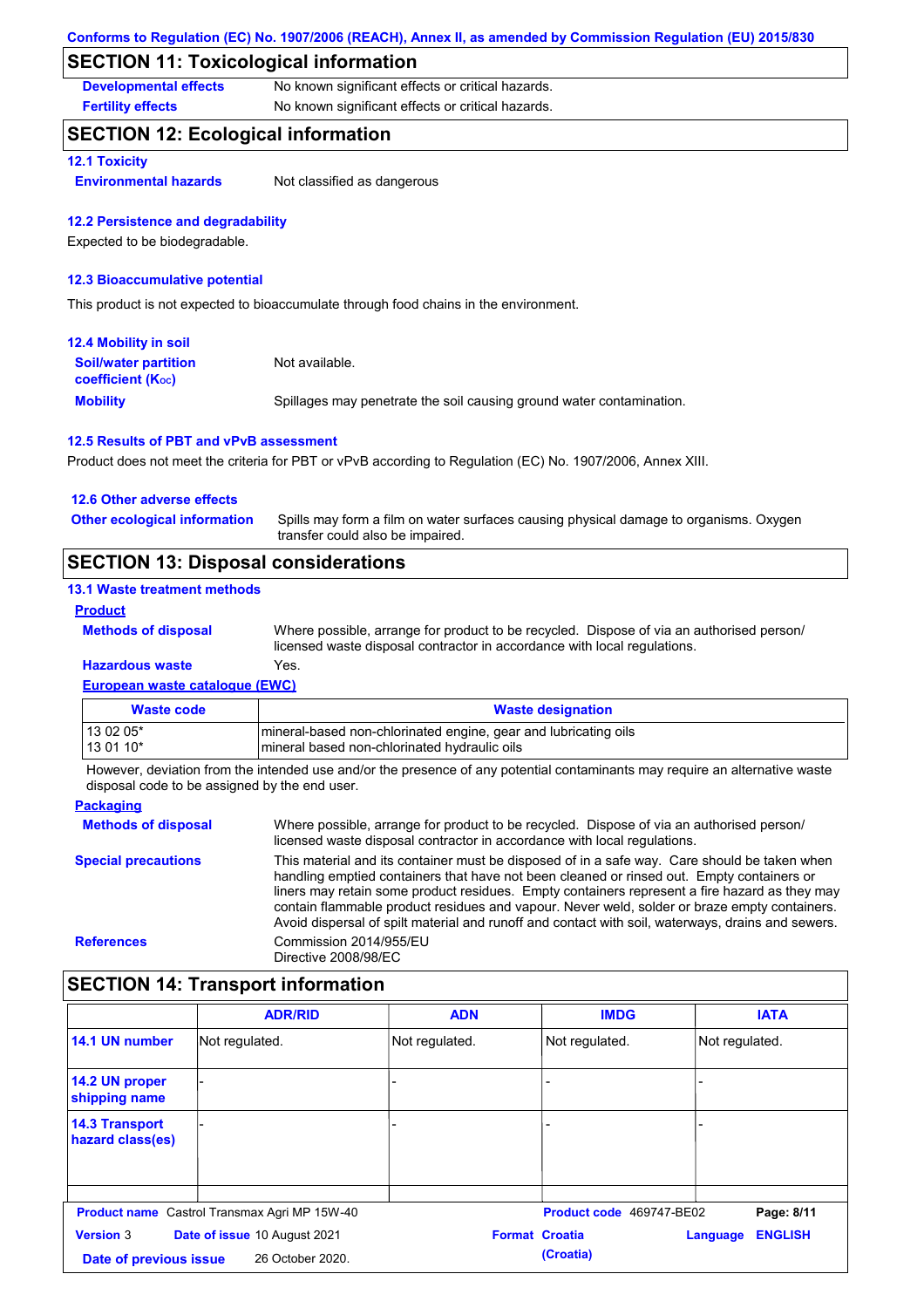# **SECTION 14: Transport information**

| 14.4 Packing<br>group                   |      |     |       |     |  |
|-----------------------------------------|------|-----|-------|-----|--|
| 14.5<br><b>Environmental</b><br>hazards | INo. | No. | l No. | No. |  |
| <b>Additional</b><br>information        |      |     |       |     |  |

**14.6 Special precautions for user** Not available.

**14.7 Transport in bulk according to IMO instruments** Not available.

# **SECTION 15: Regulatory information**

|                                                                                                                                                          | 15.1 Safety, health and environmental regulations/legislation specific for the substance or mixture                            |
|----------------------------------------------------------------------------------------------------------------------------------------------------------|--------------------------------------------------------------------------------------------------------------------------------|
| EU Regulation (EC) No. 1907/2006 (REACH)                                                                                                                 |                                                                                                                                |
| Annex XIV - List of substances subject to authorisation                                                                                                  |                                                                                                                                |
| <b>Annex XIV</b>                                                                                                                                         |                                                                                                                                |
| None of the components are listed.                                                                                                                       |                                                                                                                                |
| <b>Substances of very high concern</b>                                                                                                                   |                                                                                                                                |
| None of the components are listed.                                                                                                                       |                                                                                                                                |
| EU Regulation (EC) No. 1907/2006 (REACH)                                                                                                                 |                                                                                                                                |
| <b>Annex XVII - Restrictions</b><br>on the manufacture,<br>placing on the market<br>and use of certain<br>dangerous substances,<br>mixtures and articles | Not applicable.                                                                                                                |
| <b>Other regulations</b>                                                                                                                                 |                                                                                                                                |
| <b>REACH Status</b>                                                                                                                                      | The company, as identified in Section 1, sells this product in the EU in compliance with the<br>current requirements of REACH. |
| <b>United States inventory</b><br>(TSCA 8b)                                                                                                              | All components are active or exempted.                                                                                         |
| <b>Australia inventory (AICS)</b>                                                                                                                        | All components are listed or exempted.                                                                                         |
| <b>Canada inventory</b>                                                                                                                                  | All components are listed or exempted.                                                                                         |
| <b>China inventory (IECSC)</b>                                                                                                                           | All components are listed or exempted.                                                                                         |
| <b>Japan inventory (ENCS)</b>                                                                                                                            | All components are listed or exempted.                                                                                         |
| <b>Korea inventory (KECI)</b>                                                                                                                            | All components are listed or exempted.                                                                                         |
| <b>Philippines inventory</b><br>(PICCS)                                                                                                                  | All components are listed or exempted.                                                                                         |
| <b>Taiwan Chemical</b><br><b>Substances Inventory</b><br>(TCSI)                                                                                          | All components are listed or exempted.                                                                                         |
| Ozone depleting substances (1005/2009/EU)<br>Not listed.                                                                                                 |                                                                                                                                |
| Prior Informed Consent (PIC) (649/2012/EU)<br>Not listed.                                                                                                |                                                                                                                                |
| <b>EU - Water framework directive - Priority substances</b>                                                                                              |                                                                                                                                |
| None of the components are listed.                                                                                                                       |                                                                                                                                |
| <b>Seveso Directive</b>                                                                                                                                  |                                                                                                                                |
| This product is not controlled under the Seveso Directive.                                                                                               |                                                                                                                                |
| 15.2 Chemical safety                                                                                                                                     | A Chemical Safety Assessment has been carried out for one or more of the substances within                                     |

**15.2 Chemical safety assessment** A Chemical Safety Assessment has been carried out for one or more of the substances within this mixture. A Chemical Safety Assessment has not been carried out for the mixture itself.

| <b>Product name</b> Castrol Transmax Agri MP 15W-40 |  |                                     | <b>Product code</b> 469747-BE02 |                       | Page: 9/11              |  |
|-----------------------------------------------------|--|-------------------------------------|---------------------------------|-----------------------|-------------------------|--|
| <b>Version 3</b>                                    |  | <b>Date of issue 10 August 2021</b> |                                 | <b>Format Croatia</b> | <b>Language ENGLISH</b> |  |
| Date of previous issue                              |  | 26 October 2020.                    |                                 | (Croatia)             |                         |  |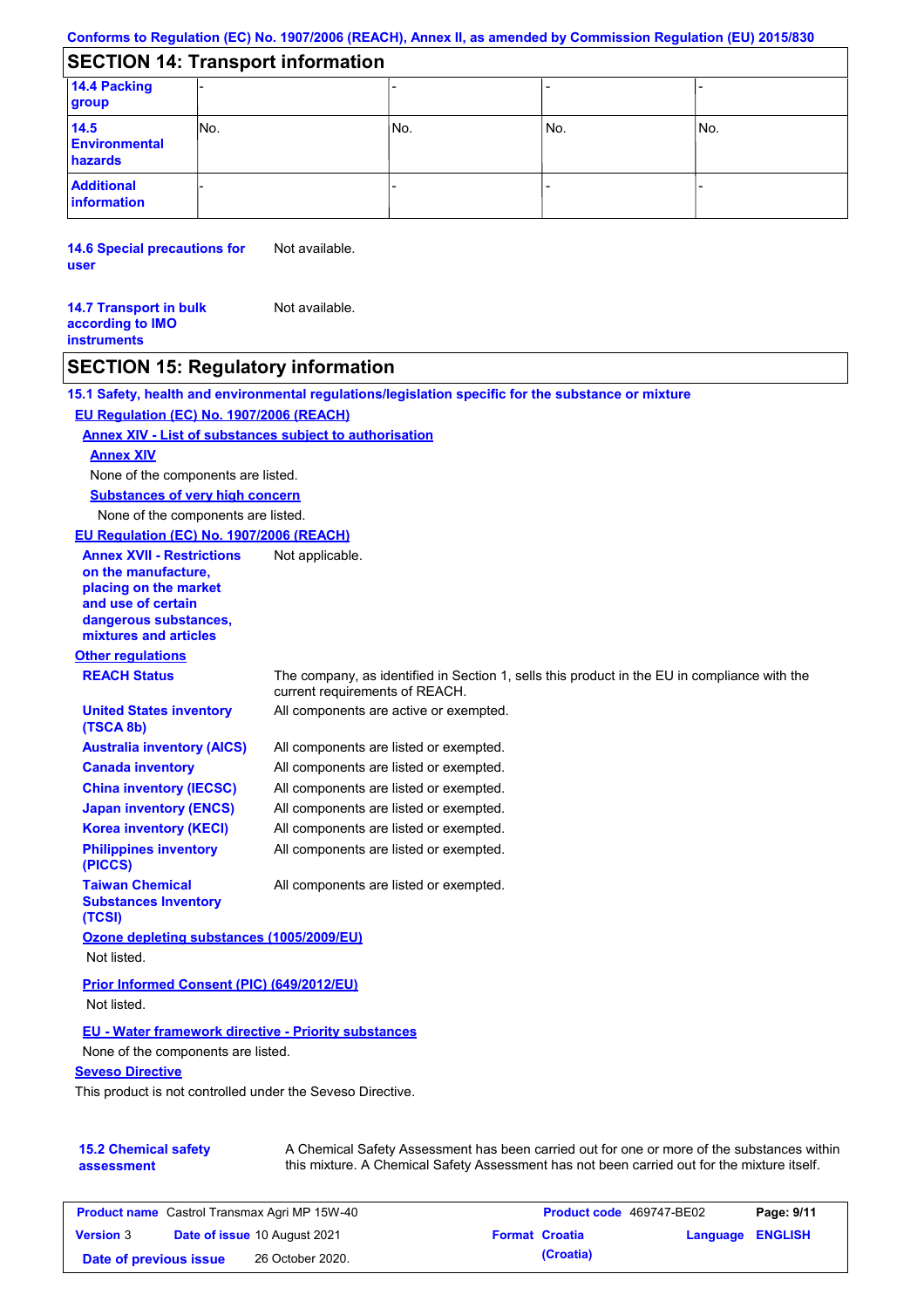# **SECTION 16: Other information**

| <b>Abbreviations and acronyms</b> | ADN = European Provisions concerning the International Carriage of Dangerous Goods by<br>Inland Waterway |
|-----------------------------------|----------------------------------------------------------------------------------------------------------|
|                                   | ADR = The European Agreement concerning the International Carriage of Dangerous Goods by                 |
|                                   | Road                                                                                                     |
|                                   | ATE = Acute Toxicity Estimate                                                                            |
|                                   | BCF = Bioconcentration Factor                                                                            |
|                                   | CAS = Chemical Abstracts Service                                                                         |
|                                   | CLP = Classification, Labelling and Packaging Regulation [Regulation (EC) No. 1272/2008]                 |
|                                   | CSA = Chemical Safety Assessment                                                                         |
|                                   | CSR = Chemical Safety Report                                                                             |
|                                   | DMEL = Derived Minimal Effect Level                                                                      |
|                                   | DNEL = Derived No Effect Level                                                                           |
|                                   | EINECS = European Inventory of Existing Commercial chemical Substances                                   |
|                                   | ES = Exposure Scenario                                                                                   |
|                                   | EUH statement = CLP-specific Hazard statement                                                            |
|                                   | EWC = European Waste Catalogue                                                                           |
|                                   | GHS = Globally Harmonized System of Classification and Labelling of Chemicals                            |
|                                   | IATA = International Air Transport Association                                                           |
|                                   | IBC = Intermediate Bulk Container<br>IMDG = International Maritime Dangerous Goods                       |
|                                   | LogPow = logarithm of the octanol/water partition coefficient                                            |
|                                   | MARPOL = International Convention for the Prevention of Pollution From Ships, 1973 as                    |
|                                   | modified by the Protocol of 1978. ("Marpol" = marine pollution)                                          |
|                                   | OECD = Organisation for Economic Co-operation and Development                                            |
|                                   | PBT = Persistent, Bioaccumulative and Toxic                                                              |
|                                   | PNEC = Predicted No Effect Concentration                                                                 |
|                                   | REACH = Registration, Evaluation, Authorisation and Restriction of Chemicals Regulation                  |
|                                   | [Regulation (EC) No. 1907/2006]                                                                          |
|                                   | RID = The Regulations concerning the International Carriage of Dangerous Goods by Rail                   |
|                                   | RRN = REACH Registration Number                                                                          |
|                                   | SADT = Self-Accelerating Decomposition Temperature                                                       |
|                                   | SVHC = Substances of Very High Concern                                                                   |
|                                   | STOT-RE = Specific Target Organ Toxicity - Repeated Exposure                                             |
|                                   | STOT-SE = Specific Target Organ Toxicity - Single Exposure                                               |
|                                   | TWA = Time weighted average                                                                              |
|                                   | $UN = United Nations$                                                                                    |
|                                   | UVCB = Complex hydrocarbon substance                                                                     |
|                                   | VOC = Volatile Organic Compound                                                                          |
|                                   | vPvB = Very Persistent and Very Bioaccumulative                                                          |
|                                   | Varies = may contain one or more of the following 64741-88-4 / RRN 01-2119488706-23,                     |
|                                   | 64741-89-5 / RRN 01-2119487067-30, 64741-95-3 / RRN 01-2119487081-40, 64741-96-4/ RRN                    |
|                                   | 01-2119483621-38, 64742-01-4 / RRN 01-2119488707-21, 64742-44-5 / RRN                                    |
|                                   | 01-2119985177-24, 64742-45-6, 64742-52-5 / RRN 01-2119467170-45, 64742-53-6 / RRN                        |
|                                   | 01-2119480375-34, 64742-54-7 / RRN 01-2119484627-25, 64742-55-8 / RRN                                    |
|                                   | 01-2119487077-29, 64742-56-9 / RRN 01-2119480132-48, 64742-57-0 / RRN                                    |
|                                   | 01-2119489287-22, 64742-58-1, 64742-62-7 / RRN 01-2119480472-38, 64742-63-8,                             |
|                                   | 64742-65-0 / RRN 01-2119471299-27, 64742-70-7 / RRN 01-2119487080-42, 72623-85-9 /                       |
|                                   | RRN 01-2119555262-43, 72623-86-0 / RRN 01-2119474878-16, 72623-87-1 / RRN                                |
|                                   | 01-2119474889-13                                                                                         |

## **Procedure used to derive the classification according to Regulation (EC) No. 1272/2008 [CLP/GHS]**

| <b>Classification</b>                                                                  |                                                                        | <b>Justification</b>                                                                                                                                                                 |
|----------------------------------------------------------------------------------------|------------------------------------------------------------------------|--------------------------------------------------------------------------------------------------------------------------------------------------------------------------------------|
| Not classified.                                                                        |                                                                        |                                                                                                                                                                                      |
| <b>Full text of abbreviated H</b><br><b>statements</b>                                 | H304<br>H315<br>H318<br>H411                                           | May be fatal if swallowed and enters airways.<br>Causes skin irritation.<br>Causes serious eye damage.<br>Toxic to aquatic life with long lasting effects.                           |
| <b>Full text of classifications</b><br><b>[CLP/GHS]</b>                                | <b>Aguatic Chronic 2</b><br>Asp. Tox. 1<br>Eye Dam. 1<br>Skin Irrit, 2 | LONG-TERM (CHRONIC) AQUATIC HAZARD - Category 2<br><b>ASPIRATION HAZARD - Category 1</b><br>SERIOUS EYE DAMAGE/EYE IRRITATION - Category 1<br>SKIN CORROSION/IRRITATION - Category 2 |
| <b>History</b>                                                                         |                                                                        |                                                                                                                                                                                      |
| Date of issue/Date of<br>revision                                                      | 10/08/2021.                                                            |                                                                                                                                                                                      |
| Date of previous issue                                                                 | 26/10/2020.                                                            |                                                                                                                                                                                      |
| <b>Prepared by</b>                                                                     | <b>Product Stewardship</b>                                             |                                                                                                                                                                                      |
| $\triangledown$ Indicates information that has changed from previously issued version. |                                                                        |                                                                                                                                                                                      |
| <b>Notice to reader</b>                                                                |                                                                        |                                                                                                                                                                                      |

| <b>Product name</b> Castrol Transmax Agri MP 15W-40 |  |                                     | <b>Product code</b> 469747-BE02 | Page: 10/11           |                         |  |
|-----------------------------------------------------|--|-------------------------------------|---------------------------------|-----------------------|-------------------------|--|
| <b>Version 3</b>                                    |  | <b>Date of issue 10 August 2021</b> |                                 | <b>Format Croatia</b> | <b>Language ENGLISH</b> |  |
| Date of previous issue                              |  | 26 October 2020.                    |                                 | (Croatia)             |                         |  |